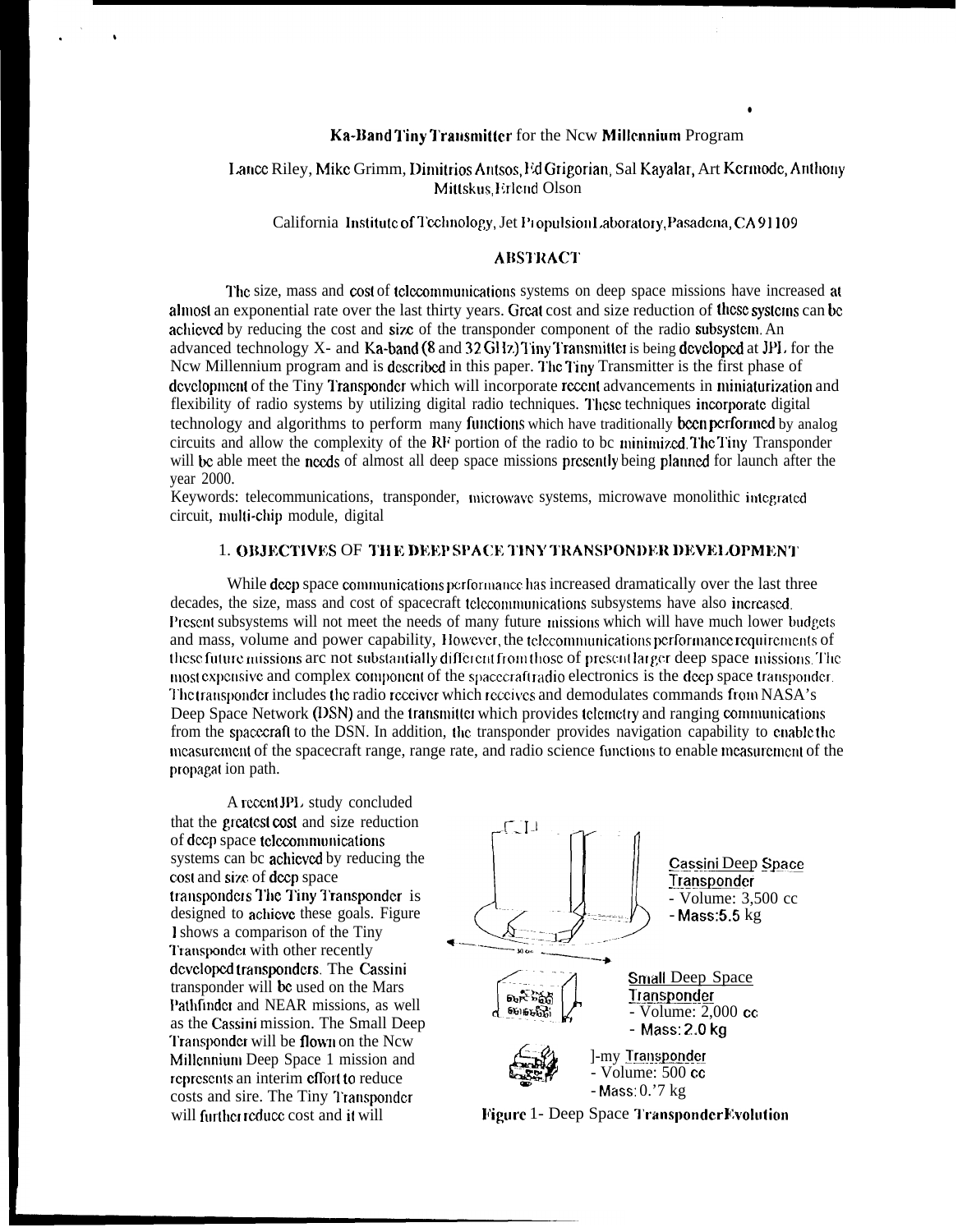,

I

reduce mass and volume by almost an order of magnitude relative to the Cassini transponder. The Tiny Transponder will be developed in Iwo phases, the first of which is the development of the Tiny Transmitter which is presently underway. This Transmitter will bc used as building block in the Tiny Transponder. The Transponder will be developed during the second phase and will be flown on a later Ncw Millennium flight. The Tiny Transponder will meet all the telecommunications needs of most deep space missions presently planned for launch after the year 2000.

# 2. TRANSPONDER ARCI IITECTURE DESIGN APPROACH

<sup>1</sup> The Tiny Transmitter architecture was derived from a **the** architecture design of the Tiny<br>
1 Transponder The key design goals of the Tiny Transponder are: Transponder. The key design goals of the Tiny Transponder are:

- Minimize cost, mass and volume
- $\bullet$  Make telecommunications the key function, with navigation and radio science secondary functions
- Meet performance requirements of the majority of deep space missions in the next dccadc
- Usc a modular design to enable initial development of a miniature downlink t ransmittcr for potential usc on autonomous missions or for dowrdink redundancy

The top level approaches selected for implementing the Tiny Transponder arc:

 $\bullet$  Minimize the number of components and utilize commercially available components where possible

| Parameter                      | Design Requirement                     |  |
|--------------------------------|----------------------------------------|--|
| <b>Receiver Specifications</b> |                                        |  |
| Frequency                      | 7,145 MHz to 7,190 MHz                 |  |
| Carrier threshold              | $-15S$ dBm                             |  |
| Dynamic range                  | 70 di (threshold to -85 dBm)           |  |
| Up-link no damage level        | $>10$ dBm ( $>10$ mW)                  |  |
| Acquisition and tracking rate  | 500 $Hz/s$ (a) -110 dBm                |  |
| Tracking range                 | $±100$ kHz                             |  |
| Tracking error                 | $\langle$ 1°/40 kHz@ -110 dBm          |  |
| Command demodulation           |                                        |  |
| Data rate                      | 7.8125 bps to 2,000 bps                |  |
| <b>Bit error rate</b>          | $10^{3}$ @ F <sub>b</sub> /No: 10.5 dB |  |
| Ranging demodulation           |                                        |  |
| Signal bandwidth               | t Milz                                 |  |
| Noise bandwidth                | 1.5 MHz                                |  |
| <b>Exciter</b> Specifications  |                                        |  |
| X-band down link.              |                                        |  |
| Frequency                      | 8,400 MHz to 8,450 MHz                 |  |
| Power                          | 12 dBm (16 mW)                         |  |
| Ka-band down-link              |                                        |  |
| Frequency                      | 31,909 MHz to 32,121 MHz               |  |
| Power                          | $>10$ dBm ( $>10$ mW)                  |  |
| f'base Noise                   | Compatible with 31 Lz tracking         |  |
| Telemetry modulation           |                                        |  |
| Subcart ier frequencies        | 22.5 kHz to 7.88 MHz (factors of 2)    |  |
| <b>Mod indices</b>             | $40^\circ$ to $80^\circ$               |  |
| Data rates                     | 10 bps to 2.2 Mbps                     |  |
| DOR tone frequency             | 19 MHz                                 |  |
| Beacon tone frequencies        | 20 - 200 kHz                           |  |

#### Table 1- Tiny Transponder Specifications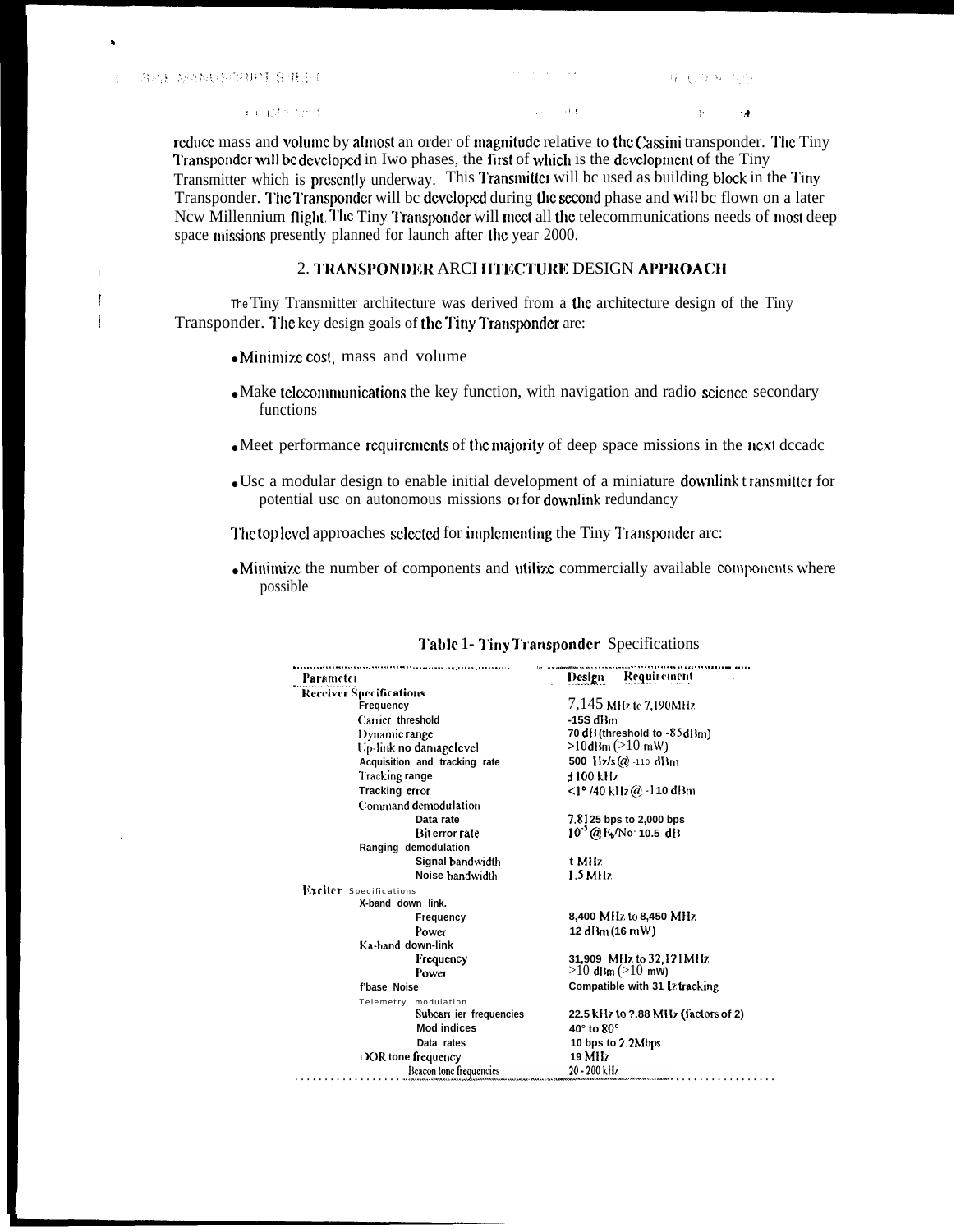- Maximize the number of transponder functions performed with digital circuits and implement these in ASICS
- Simplify the analog and RF circuitry and implement with microwave integrated circuits (MMICS) in high density packaging

●

• Minimize overall package design volume, consistent with requirements for power dissipation, shielding, modularity, testability and cost of assembly.

To perform the communications functions, a deep space transponder provides tracking of the uplink carrier transmitted from the DSN, demodulation of the command data, generation of a downlink carrier and modulation of spacecraft data on this carrier for transmission to the DSN. For navigation measurement of spacecraft range, the receiver demodulates ranging tones and then modulates these tones on the downlink. For navigation range rate and radio scicncc mcasurcrncnts, a very slablc dowrdink carrier is required which may be generated from either the uplink carrier or from a separate ultra stable oscillator (USO). Rcccrd studies at JPI. have defined the rcquircmcnts of future deep space telecommunications systems and the kcy requirements to be applied to the Tiny Transponder arc summarized in Table 1.

I'o **Iricct** these design challenges the ?'iny Transponder will take advantage of a revolution in radio system miniaturization and flexibility which is referred to as digital radio. Digital radio makes usc of the small siz.c, flexibility, case of design and stability of digital systems and algorithms to pcrforin functions which have traditionally been performed by analog circuits. Digital radio enables unprecedented reductions and size, power consumption and cost, This architecture is enabled by low cost application specific integrated circuits (ASICs) and ncw classes of efficient algorithms. The Tiny Transponder will be designed to take advantage of rcccnt innovations in these technologies. Also, the complexity of the RF portion of the radio will be minimized. Highly integrated microwave monolithic integrated circuits  $(MMICS)$  and advanced packaging will also bc used to produce significant reductions in transponder iccurring costs, size, mass and power consumption.

A block diagram of the Tiny Transponder is shown in Figure 2 and a similar block diagram of the Tiny Transmitter is shown in Figure 3. The key clements of the Tiny Transponder design arc the Reccive: Module, the Transmitter Module and the Power Module. The Tiny Transmitter will utilize only

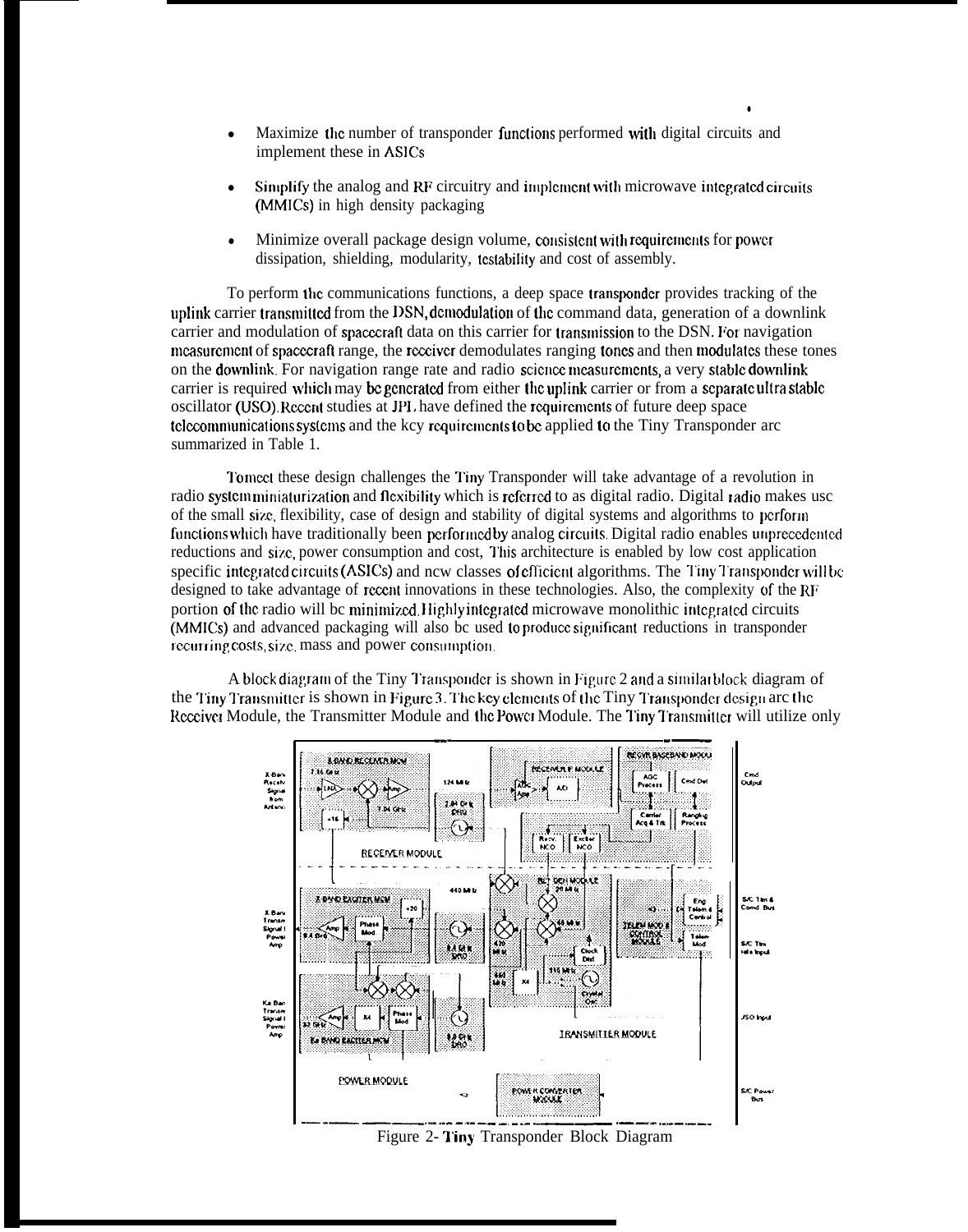

**Figure 3- Tiny Transmitter Block Diagram** 

the Transmitter Module and the Power Module. Note that the Reference Generator Module in the Tiny Transponder and Tiny Transmitter are slightly different, but these two versions of the Reference Generator will have the same package design and will have the same interfaces.

The Receiver Module consists of the X-band Receiver Multi Chip Module (MCM), the 7.04 GHz Dielectric Resonator Oscillator (DRO) Module, the Receiver Intermediate Frequency  $(H<sup>2</sup>)$  Module and the Receiver Baseband Module. The X-Band Receiver Module down-converts the received X-band signal to an IF of 124 MHz and provides a low frequency  $(4? 1 \text{ MI } \alpha)$  coherent sample of the 7.04 GHz local oscillator. The 7.04 GHz DRO provides a coherent local oscillator to the receiver. The Receiver IF Module provides automatic gain control (AGC) and 3-bit over sampling analog to digital conversion with a 60 MHz sampling rate. The Receiver Baseband Module provides carrier acquisition and tracking, command detection to produce a digital command data stream to the space.aaft, ranging modulation processing and AGC processing. The carrier acquisition and tracking processor produces a digital data stream which drive low complexity, low spur level numerically controlled oscillators to produce reference signal which may be selected to be coherent with the uplink carrier frequency. In this design the number of RF functions and analog components arc minimized by using one analog down conversion stage and by implementing digital processing algorithms using CMOS ASICs. In order to meet the stringent downlink spurious signal requirement the receiver and exciter numerically-controlled oscillators (NCO) will usc amplitude and phase dithering followed by one-bit delta-sigma digital-to-analog converters.

The Transmitter Module consists of the X-Band Exciter MCM, the Ka-Band Exciter MCM, the 8.4 GHz DRO Module, the 8.0 GHz DRO Module, the Reference Generator Module and the Telemetry Modulation and Control Module. The two exciter modules perform similar functions in that they provide two signal paths for the carrier signals generated by the DROs. One path provides phase modulation and signal level adjustment, and in the case of the Ka-Band Exciter Module provides frequency multiplication to Ka-band. The second earlier path provides a sample of the of the DRO frequency for feedback to phase lock the DRO to a reference frequency from the Reference Generator Module. The Reference Generator Module, as mentioned, will have two designs for the Tiny Transponder and the Tiny Transmitter. In the Tiny Transmitter design a reference signal of 420 M<sub>1</sub>l<sub>z</sub> is generated from the fourth harmonic of 105 MI Iz from either an internal crystal oscillator or external Ultra Stable Oscillator (USO). The Transponder variant of this design enables generation of reference signals which are phase coherent with received uplink carrier. In this scheme a 115 MHz internal crystal oscillator or external USO is used and the fourth harmonic of this signal is off-set by the coherent signal generated by the NCOs The chassis of the Transmitter Module will be designed to accept either variation of the Reference Generator module. The Telemetry Modulation and Control Module provides the interface to the spacecraft data bus for commands to change transponder operating modes and for sending engineering telemetry from the radio subsystem to the spacecraft. In addition, this module provides an interface to the spacecraft telemetry data to be sent to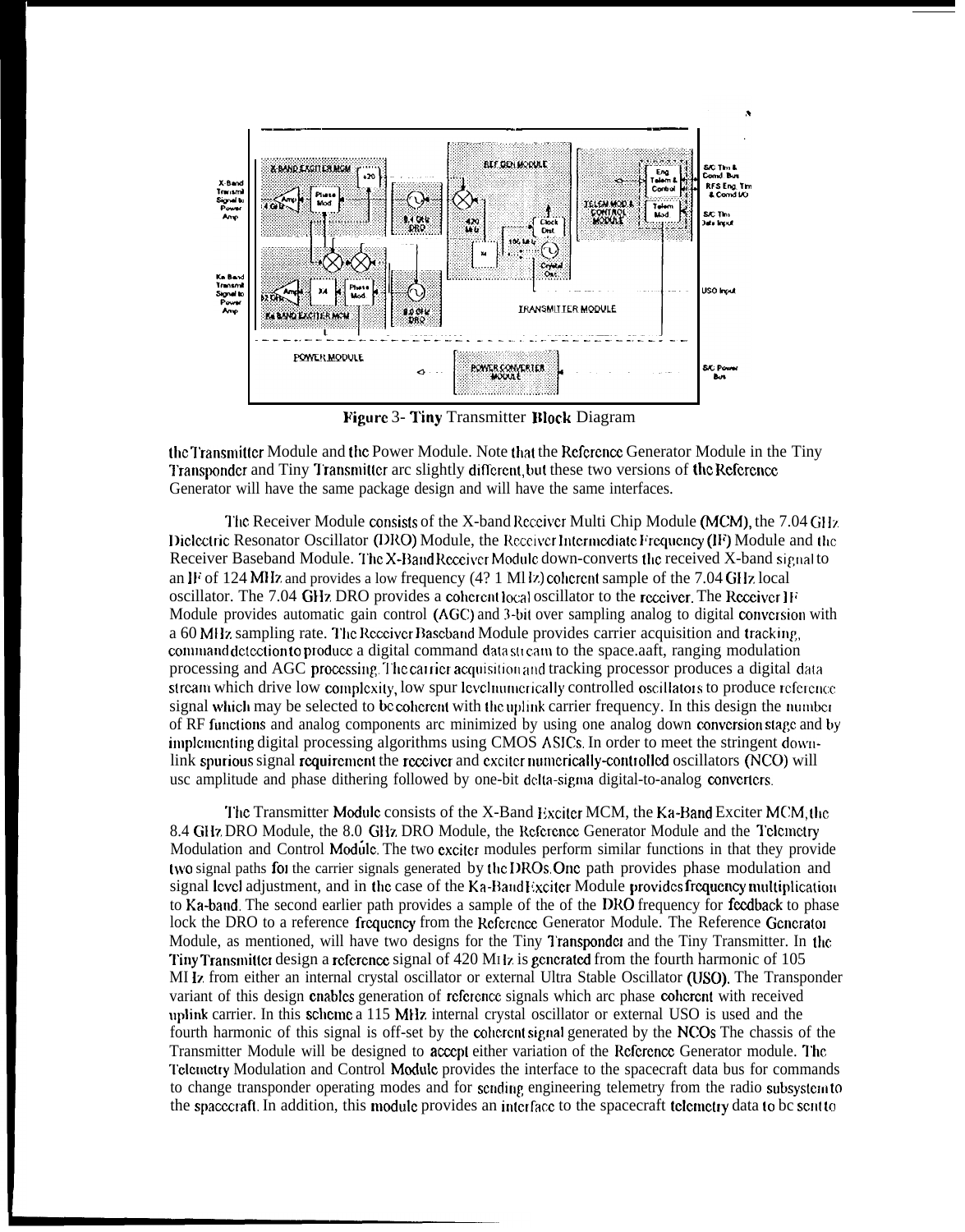the Earth. This module will produce either a modulation signal to directly modulate the carrier or a modulated subcarrier of selected frequency for subcarrier modulation of the carrier. This module will also have the capability of convolutionally encoding the data and adding ranging and beacon tones to modulate the carrier.

## 3. TINY TRANSMITTER MICROWAVE AND DESIGN

### 3.1 Microwave Multi Chip Modules (MCMs)

The microwave circuitry of the Tiny Transponder will be packaged in multi chip modules (MCMs) to enable substantial size reduction. The Tiny Transmitter will utilize IWO of these modules. onc for the X-band and the other for the Ka-



band transmitter frequency. The functions of these modules are two-fold: to provide an integral package for the voltage controlled dielectric resonator oscillator (I JRO) circuit and remaining exciter circuitry and to provide the interconnecting traces, isolation, and support structure for the various MMICs and other components within the exciter. In both X and Ka-band modules, the DRO signal is sampled and frequency divided or translated to produce an error signal used 10 phase lock the DRO to the reference frequency. In a second path, the DRO output is modulated with the telemetry and science data, filtered, and amplified to an output level of + 12 dBm (16 mW). This signal is then output to external power amplifiers (to produce power levels of the order of 2-20 W) for transmission, through the spacecraft antennas, 10 the DSN. In the case of the Ka-band module, this phase locked, modulated signal at 8 GHz is multiplied by 4, filtered, and amplified to produce the 32 GHz output.

The X-band exciter microwave MCM layout is shown in Figure 4 and the Ka-band MCM is of similar design. The planned approach to the design of these MCMs is to utilize multi-layer low temperature co-fired ceramic (LTCC) substrate with a seal ring brazed to the top surface. A hermetically scaled cover is then welded to the seal ring. The lower surface of the MCM will be bonded to a heat spreader of either kovar or aluminum silicon carbide metal matrix material. Microwave transmission lines in the substrate will consist of buried stripline with microstrip transmission line interface pads where the signal connects to the active devices. The MMICs will be bonded with traditional cutectic solder or silver epoxy. Wedge and/or ball bonding techniques will be used to complete the electrical connections. Traces to external connections will be buried within the. substrate as stripline conductors then transition to co-platiar waveguide in the  $1,2$ CC structure once the signal is outside the hermetic seal ring.

The Tiny Transmitter X-band MCM will contain seven MMIC chips, a miniature ceramic microwave filter, and two power dividers. These devices will be placed in cavities in the LTCC structure with access from the top for mechanical and electrical bonding. Internal DC regulator chips, mounted on the top surface above the upper stripline ground plane, will provide the low ripple, low noise DC Power to the active MMICs. Via holes to lower layer interconnects will distribute the DC power to the lower layers where the active MMICs are mounted. The overall size of the X-band MCM including DRO cavity is 65.6 by 19.6 mm and is shown in Figure 2. The height of the completed MCM is 10.4 mm over the DRO cavity stepping down to 6.5 mm over the rest of the MCM.

 $\ddot{\bullet}$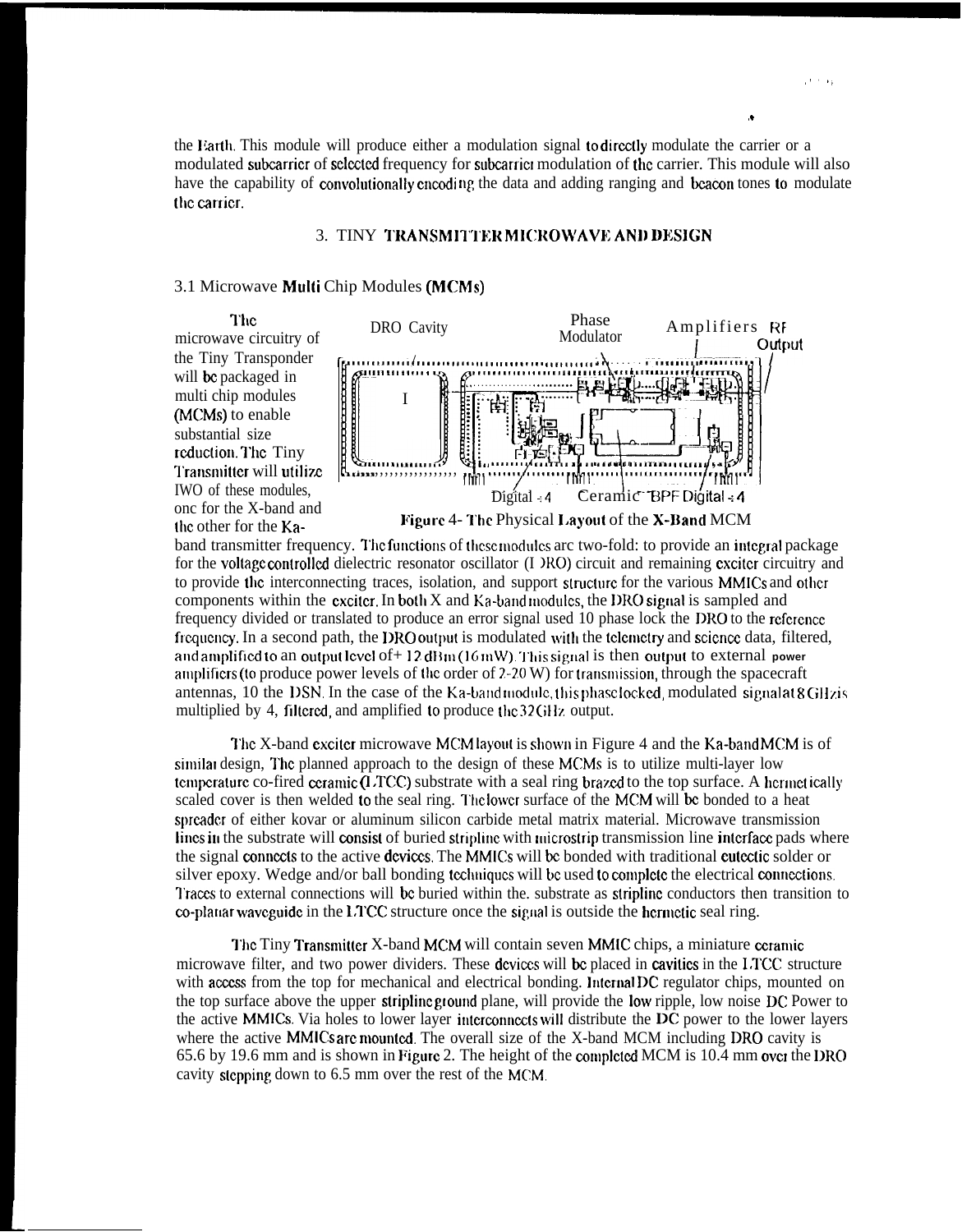### 3.2 Miniature Dielectric Resonator Oscillators (DROs)

The Tiny Transmitter uses two voltage-tunable DROs which will generate the transmitter's two downlink signals at X-band (8.4 GHz) and Kaband (32.0 GHz). The voltage controlled DRO in the Ka-band exciter is generated from an  $X$ -band signal  $(8.0)$ GHz) which is quadrupled to produce the final 32 GHz Ka-band downlink signal. The DROs arc part of two phase-lock loops, each of which is frequency-locked to a 421 MHz signal.

The design of the DROs is based on a Pacific Monolithic OTIOSO



Figure S - Layout of Typical Voltage Cent rolled DRO

MMIC voltage controlled DRO design. It uses a 1 by 1 mm Pacific Monolithic VA1712 MMIC amplifier chip which provides, at its input, the negative resistance conditions necessary for oscillation. The oscillation frequency is stabilized by a high-Q dielectric resonator which is magnetically coupled to a 50ohm line connected to the negative resistance input of the MMIC amplifier chip. The output frequency can be adjusted within a O.1% tuning bandwidth by varying the voltage applied to a silicon abrupt varactor diode. This varactor diode is connected to a 50-ohm half-wave resonator which is magnetically coupled to the resonator. A change in the variator voltage changes its Capacitance, which changes the resonant frequency of the half-wave resonator. The capacitance change "pulls" the resonant frequency of the resonator, which, in turn, adjusts the output frequency of the oscillator. High impedance DC bias lines with quarter-w'ave shorting stubs and DC-decoupling chip capacitors are used to distribute the required 8 Volt supply to the MMIC amplifier chip and the tuning voltage to the variator diode. The overall size of the resulting DRO layout, shown in Figure 5, is 1.3 by  $1.3 \text{ mm}$ . This board will be bonded into the MCM board illustrated in Figure 4.

### 3.3 Reference Frequency Generator

A block diagram of the Reference Frequency Generator is shown in Figure 6. The Reference frequency Generator wilt be designed in two versions. For the Tiny Transmitter the Reference Frequency Generator takes a 105.3 MHz output signal from the crystal oscillator and multiplies its frequency by a factor of four to produce a 421 MHz signal. This signal is then filtered, amplified and divided into three equal power signals which arc distributed to other modules of the Tiny Transmitter. One of the 421 MHz signals is used to down convert the 8.4 GHz voltage controlled DRO output signal to 8.0 GHz. The output of the 8.0 GHz DRO is quad rupled to provide the 32.0 GH 17, downlink signal and is phase-locked to this reference signal. The loop filter of this PI.1. is also part of the Reference Frequency Generator. The second of the three 421 MHz signals is mixed with the fourth subharmonic of the 8.4 GHz DRO (2.1) GHz), produced by a digital frequency divider, to a 1.68 GHz signal. This signal is then divided again by four and provides a421 MH7, signal which is fed back into the Reference Frequency Generator. This is represented by a divide by 20 in Figure 2 and Figure 3. There it is compared to the third Reference Frequency Generator 421 MI Iz signal, using an on-board phase detector. The output of this phase detector provides the input to the 8.4 GHz PLL loop filter, also a part of the Reference Frequency Generator.

A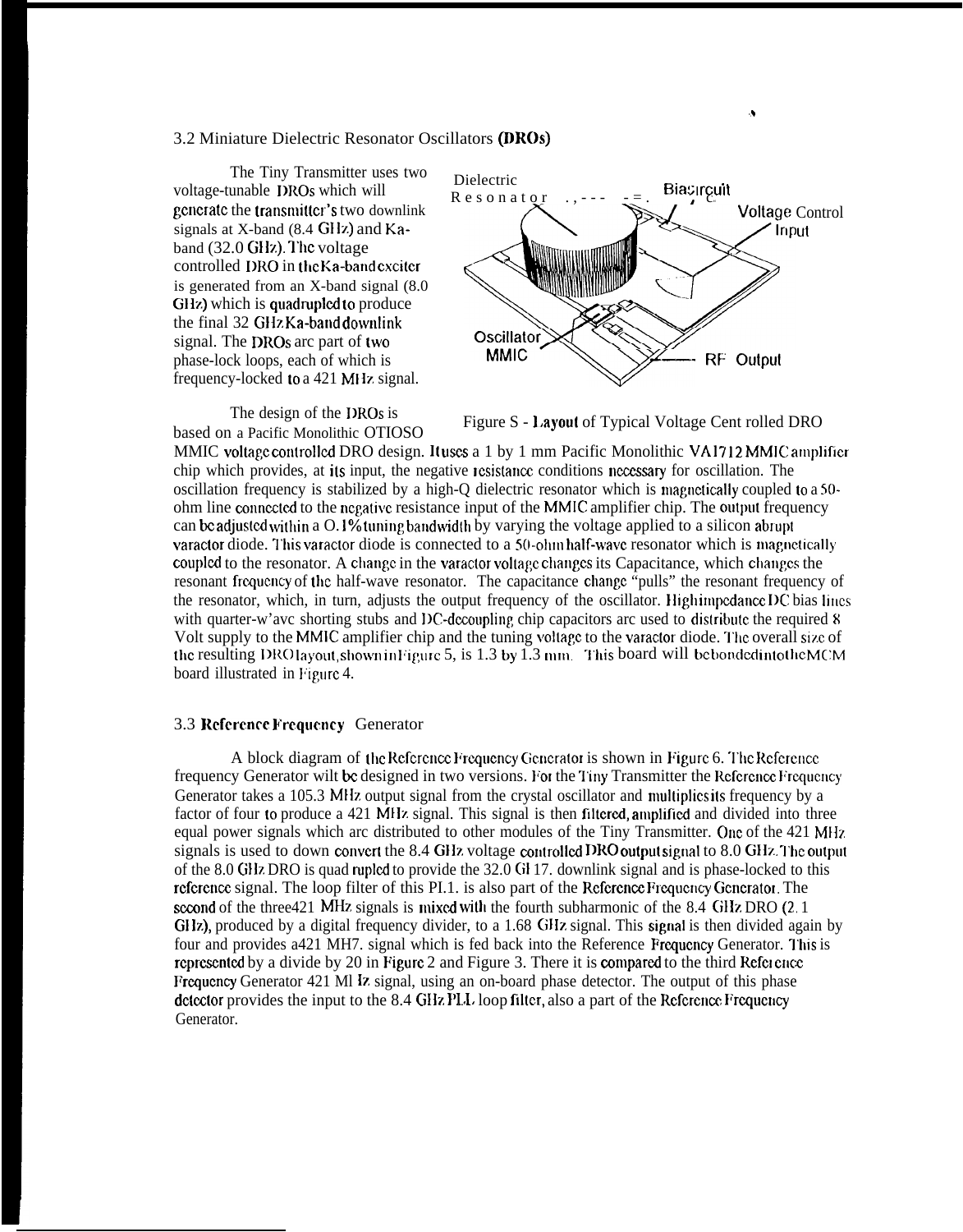

implemented as a simple Figure 6- Reference Frequency Generator Block Diagram resistive nctwork, to minimize its size. The two loop filters arc implemented with single op-amps. The phase dctcctor is a standard double-balanced design that uscs diodes and miniature inducior-transfer-mcrs. This circuit is planed to be implemented using a LTCC circuit board containing hermetically scaled die.

#### 3.4 Crystal Reference Oscillator

A low phase noise quartz crystal oscillator will provide the reference frequency and timing signal for the circuits. For the Tiny Transmitter the Reference Crystal Oscillator frequency will be 105  $M$ } Iz and for the Tiny Transponder it will be 115 Ml Iz. The primary temperat urc compensation of the oscillator will be achieved by selection of the crystal cut during the manufacturing process. This process viii provide adequate frequency stability performance over a reasonable operating temperature range for the transmitter  $(14$  ppm over temperature range of  $+10 \text{ C}$  to  $+40 \text{ C}$ , with a goal of + 2 ppm). A greater frequency variation with

# T ble 2- Phase Noise versus Freque  $\mu$

| Frequency | Phase Noise(single<br>sided), dBc/Hz |
|-----------|--------------------------------------|
| 100       | -61                                  |
| $10$ Hz   | -91                                  |
| 100 Hz    | -119                                 |
| 11 Iki lz | 13434                                |
| 100kkHz   | 1366                                 |
| 100 kHz   | 13616" '                             |
| MHz.      | - 136                                |
| 10 MHz    | $-136$                               |
| ۰         | .                                    |

temperature will be accepted for the oscillator outside the normal operating range. This will help to rcducc oscillator costs and still provide adequate systcm performance. The oscillator will bc packaged in a  $2.S \times 1.4 \times 0.5$  cm flat pack. Required oscillator phase noise performance (single sided) is given in Table 2.

### 3.s Power Converter

A miniaturized DC-DC power converter will be utilized to convert the spacecraft primary bus voltage to the required Tiny Transmitter secondary voltages (+5V for digital circuits,  $+10V$ , and  $+6V$  for  $RF$  circuits). The power converter chopper frequency will be greater than 200 kHz Distributed active regulators wilt bc utilized in the transmitter design to regulate and reduce power converter spikes and ripple to acceptable levels. The power converter mass and size goals arc to be less than 70 grams and 5.6  $x$  3.4  $x$  1.3 cm respectively.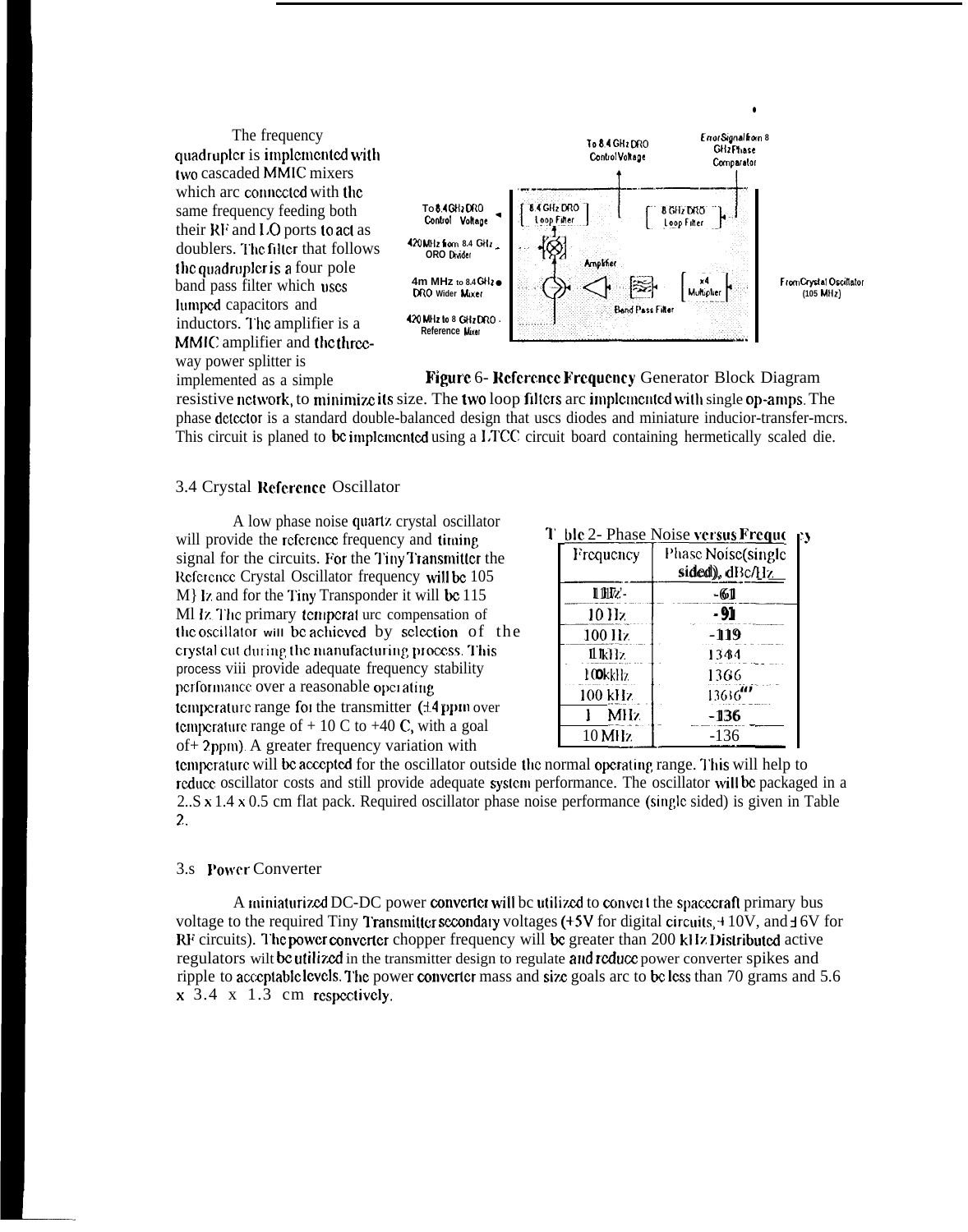#### 4. TINY TRANSMITTER DIGITAL DESIGN

#### 4.1 Telemetry Modulator and Control Module Design

The Telemetry Modulator and Control Module (TMCM) is the main interface between the Tiny Transponder and the spacecraft computer. The TMCM and the spacecraft computer communicate via the spacecraft data bus. The TMCM functional block diagram is shown in Figure 7 and will be implemented in a CMOS ASIC chip. 7hc TMCM receives all the mode control commands to the transponder and transmitter and its own internal circuits from the spaceciaft computer. It then routes these mode control commands to their destinations. The TMCM also collects analog and digital engineering telemetry from the radio subsystem, other transponder modules and from TMCM internal circuits, and routes them to the spacecraft computer.

A second major function of the TMCM is to generate the composite modulating signal for both the X- and Ka-band down link carriers. This modulating signal is composed of spacecraft telemetry data, regenerated ranging signal, one-way ranging signals, and status signals. The telemetry modulator encodes the spacecraft telemetry data and modulates a telemetry subcarrier with the encoded data. The TMCM functions will be implemented in a full custom ASIC chip which will usc a macro ccl] library developed at  $JPI...$ 



Figure 7- TMCM Block Diagram

#### S. TINY TRANSMITTER PACKAGING J) ESIGN ANI) PHYSICAL CHARACTERISTICS

### S.1 Packaging Approach

The word "Tiny" implies major packaging constraints. The volume goal is  $\leq$  S00 cm<sup>3</sup> and the mass goal is < 700 g. Competition with other spacecraft subsystems for surface area on the spacecraft heat sink leads to a goal of minimizing the area of the base of the Transponder. Footprint size was traded with the need to dissipate of the order of 10 W of power through this foot print area. It was a goal that all connectors be mounted on **one** surface to minimize the volume required for cabling. This requires that the connectors bc in close proximity creating challenges in shielding and isolation of signals. The transponder will operate at both X-band  $(8.4 \text{ GHz})$  and  $Ka$ -band  $(32 \text{ GHz})$  requiring special handling of a number of high frequency signals with low loss, controlled impedance connections. The dual port MH-STD-1553 interface bus requires significant current outputs and bulky transformers. To minimize cost, a goal was set to minimize the need for custom connectors, heat straps, exotic materials or special machining techniques.